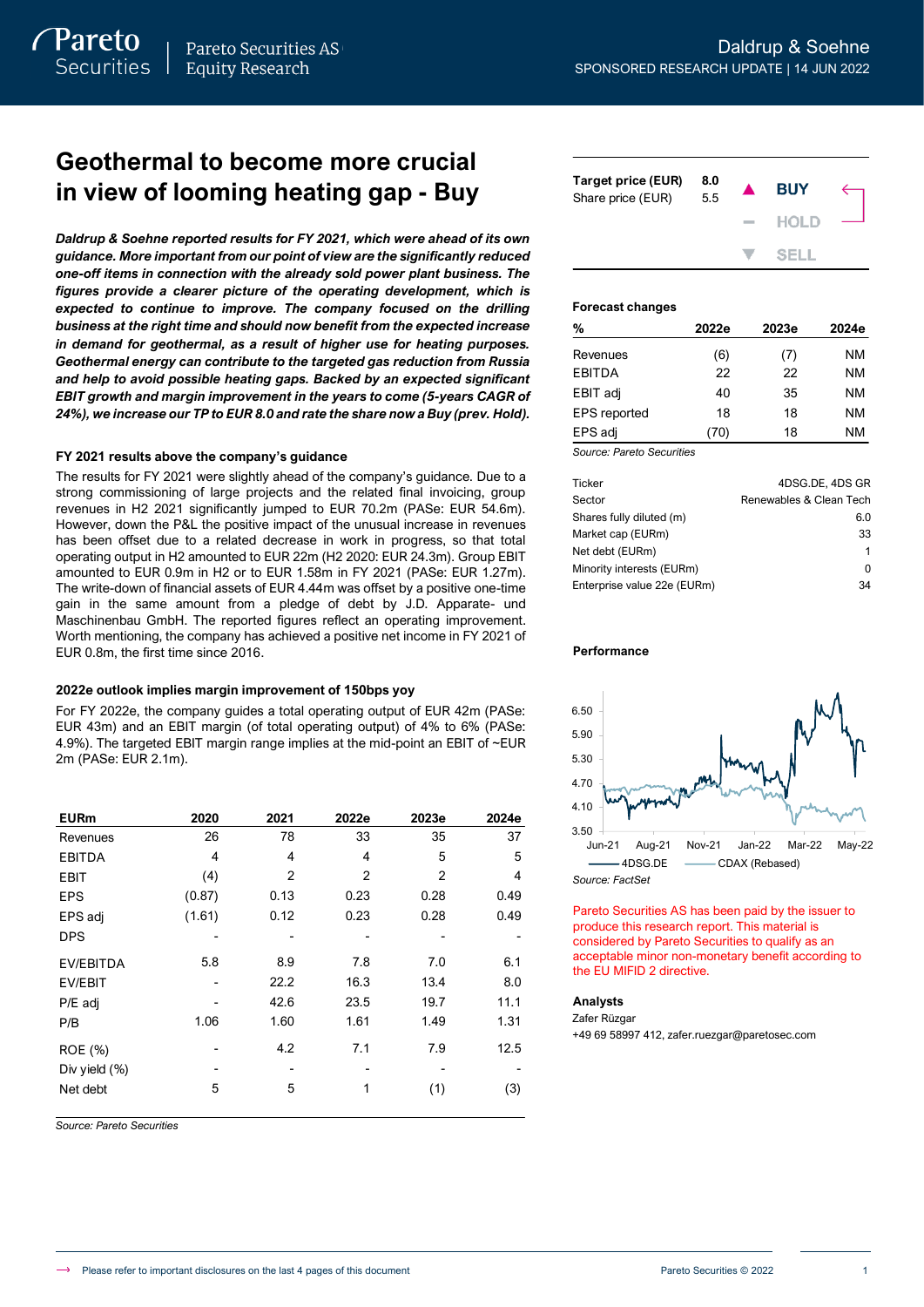The significant increase in H2 revenues is related to the final invoicing of the major multiyear contract with the Stadtwerke München, Munich's municipal utilities company. According to our estimates, the revenue contribution from this contract in 2021 was at around EUR 40m. Given the "Day-Rate" character of this contract (means significantly lower-risk service business), the earnings and margin contribution were already considered in the P&L over the term of contract. Consequently, H2 EBITDA was broadly unchanged, despite the jump in revenues. Given the significantly reduced one-time related write-downs, H2 EBIT turned positive.

## **Review H2 2021**

|                        |                     | <b>Actual</b>       |          |             | <b>PASe</b>  |
|------------------------|---------------------|---------------------|----------|-------------|--------------|
| EUR <sub>m</sub>       | H <sub>2</sub> 2021 | H <sub>2</sub> 2020 | $%$ yoy  | <b>PASe</b> | <b>Delta</b> |
| <b>Revenues</b>        | 70.2                | 14.3                | 390.9%   | 54.6        | 28.5%        |
| <b>EBITDA</b>          | 2.1                 | 2.5                 | $-14.0%$ | 1.6         | 29.2%        |
| EBITDA margin (of TOO) | 9.6%                | 10.1%               | $-49$ BP | 3.1%        | 648 BP       |
| <b>EBIT</b>            | 0.9                 | $-5.1$              | nm       | 0.6         | 52.4%        |
| EBIT margin (of TOO)   | 4.1%                | $-20.8%$            | 2492 BP  | 1.1%        | 299 BP       |

*Source: Daldrup & Soehne, Pareto Securities*

Total operating output in FY 2021 amounted to EUR 44.9m (guidance: ~EUR 43m). The EBIT of EUR 1.6m implies an EBIT margin of 3.5%, which is at the higher end of the guided margin range of 2% to 4%.

One highlight of the FY 2021 is the positive net income of EUR 0.8m, as a consequence of the significantly reduced one-off costs in connection with the power plant business already sold.

|                                             |         | <b>Actual</b> |         |             | <b>PASe</b>  |
|---------------------------------------------|---------|---------------|---------|-------------|--------------|
| EUR <sub>m</sub>                            | FY 2021 | FY 2020       | $%$ yoy | <b>PASe</b> | <b>Delta</b> |
| <b>Revenues</b>                             | 78.1    | 26.2          | 198.1%  | 62.5        | 24.9%        |
| <b>EBITDA</b>                               | 4.0     | 4.2           | $-5.2%$ | 3.5         | 13.7%        |
| EBITDA margin (of TOO)                      | 8.8%    | 8.8%          | 3 BP    | 4.6%        | 420 BP       |
| <b>EBIT</b>                                 | 1.5     | $-4.5$        | nm      | 1.2         | nm           |
| EBIT margin (of TOO)                        | 3.4%    | neg.          | nm      | 1.6%        | nm           |
| <b>Net income</b>                           | 0.8     | $-5.2$        | nm      | 1.0         | $-17.4%$     |
| Source: Daldrup & Soehne, Pareto Securities |         |               |         |             |              |

## With the exit of the power plant business, Daldrup was able to further reduce net debt significantly over the past years and has improved its risk profile. We expect the positive trend to continue and even estimate a net cash position from FY 2023e onwards. The continued improvement should open opportunities for the management to invest in its core business. However, we have gathered from a call with the management that there is currently no technical need to invest into its drilling capacities in the short-term and that Capex is expected to remain at approximately EUR 1m in the foreseeable future.

Daldrup and Soehne has currently 40 drilling rigs in different sizes, of which the company classifies three rigs as large rigs for deep geothermal wells. In particular, the utilization of the large drills is decisive for the operating performance of the company. According to the management an utilization of two of the three rigs enables a decent profitability level for the company.

### **Review FY 2021**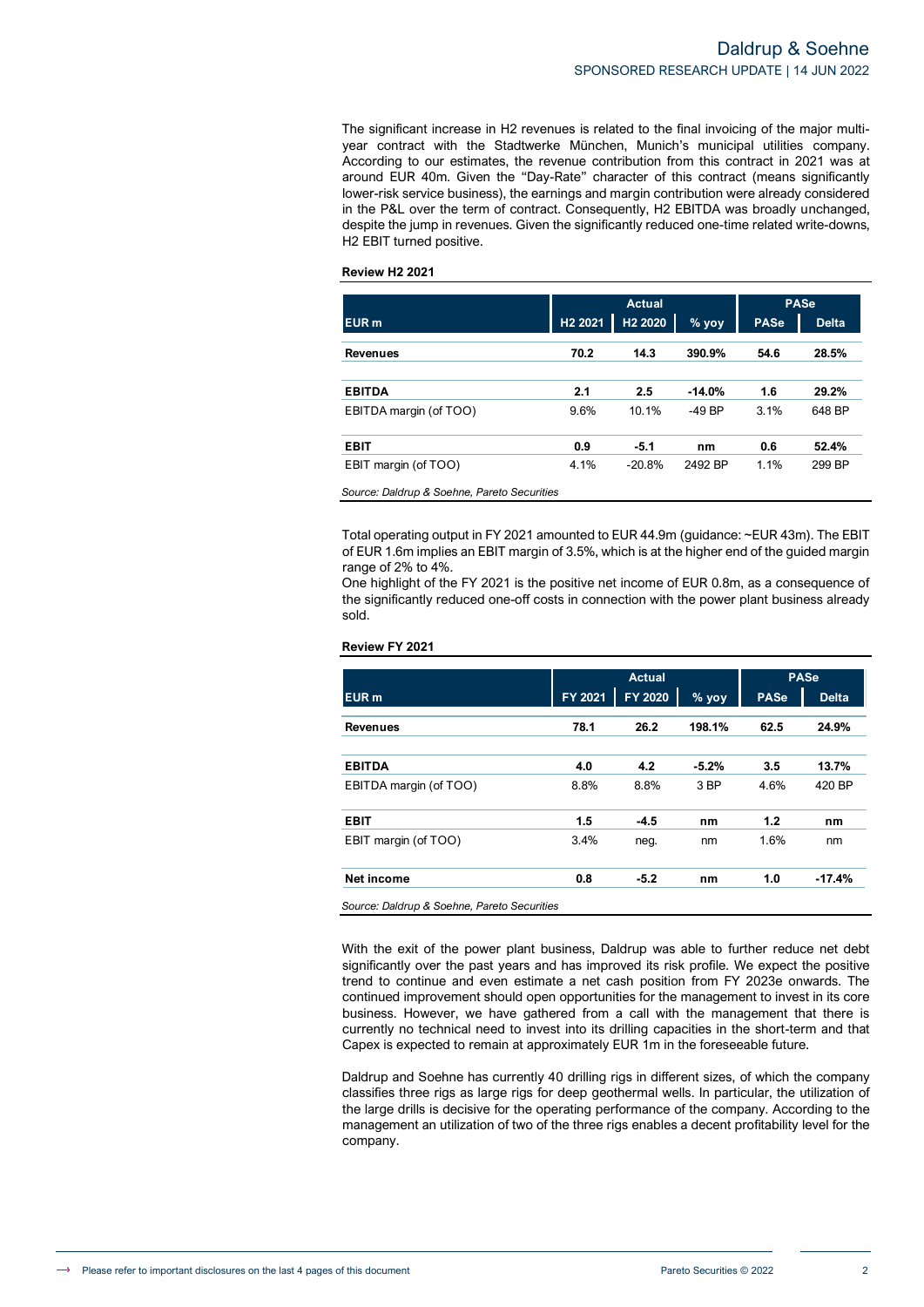## Daldrup & Soehne SPONSORED RESEARCH UPDATE | 14 JUN 2022





# **FY 2022e outlook and our estimates**

For FY 2022e, the company guides a total operating output of EUR 42m (PASe: EUR 43m) and an EBIT margin (of total operating output) of 4% to 6% (PASe: 4.9%). The targeted EBIT margin range implies at the mid-point an EBIT of ~EUR 2m (PASe: EUR 2.1m). The order backlog per end of March 2022 amounted to a decent level of EUR 20m. Furthermore, the pipeline for potential order intake was at ~EUR 104m.

We cautiously estimate for Daldrup & Soehne a growth of ~5% per year over the years to come, as we are not able to precisely predict the potential impetus for demand from the current market developments. However, we can note, that the potential of the geothermal energy is not being sufficiently exploited.

Additional growth impetus for the sector is to be expected in any case by the increasing use of renewable and geothermal energy to supply heat to households. According to Fraunhofer-Gesellschaft, the heating sector accounts for 56% of the German energy demand. However, only 15% of heat is currently based on renewable sources. Given the expected acceleration in the energy and heat transition as a result of the targeted reduction in natural gas dependence on Russia, this share is highly likely to increase. German municipal utilities have a good distribution infrastructure for district heating, which should make it easier for them to invest in this renewable energy source. Unlike PV and wind, the advantage of geothermal is its baseload capability and is therefore highly predictable with regard to future output.



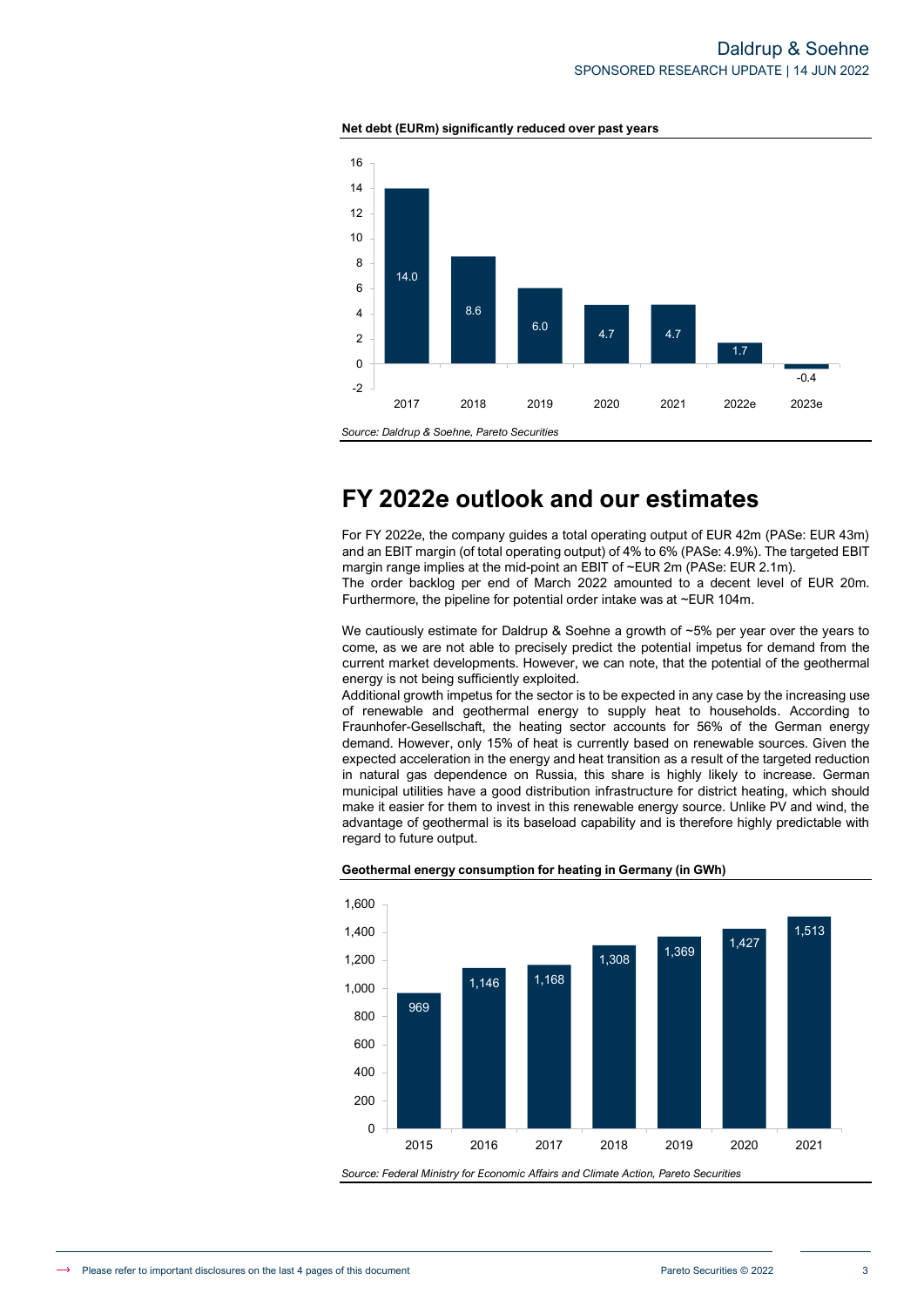According to the Federal Ministry for Economic Affairs and Climate Action the use of geothermal sources for the heating in Germany has outperformed the overall market development. Over the past five years, the geothermal energy consumption for heating has grown with a CAGR of 5.7%, compared to the overall use of renewable energy sources for heating of 3.4%.

The market environment for geothermal energy is expected to remain favorable for the years to come and Daldrup & Soehne has positioned itself well in time by focusing on the drilling business. However, the current order situation is still far from reflecting the market potential. Backed by a higher topline development and efficiency gains, we expect further improvements for the EBIT and the EBIT margin in the years to come. For the current year, the management targets a margin improvement of 150 bps yoy. We increased our EBIT estimate for FY 2022e to EUR 2.1m (prev. EUR 1.5m) and now forecast an EBIT margin (of TOO) of 4.9% (prev. 3.1%). Given the expected lower D&A from FY 2024e onwards (end of D&A of large drilling rigs and no immediate replacement need), we assume the EBIT margin (of total operating output) to more than double over the next years. We forecast an EBIT growth CAGR of c.24% over the next five years or an EBIT margin (of TOO) of 8.7% by end of 2026e.

# **Valuation**

We continue to value to shares based on our DCF model.

As a result of rolling our DCF model and higher assumptions for mid and long-term profitability, we now derive a fair value of EUR 8.0 (prev. EUR 4.6) per share.

## **DCF model**

|                                  |                |              | Phase I |        |                       |                       |          | <b>Phase II</b> |                     |         | <b>Phase III</b> |
|----------------------------------|----------------|--------------|---------|--------|-----------------------|-----------------------|----------|-----------------|---------------------|---------|------------------|
| EUR <sub>m</sub>                 | 2022e          | 2023e        | 2024e   | 2025e  | 2026e                 | 2027e                 | 2028e    | 2029e           | 2030e               | 2031e   |                  |
|                                  |                |              |         |        |                       |                       |          |                 |                     |         |                  |
| <b>Revenues</b>                  | 33             | 35           | 37      | 38     | 40                    | 42                    | 44       | 46              | 47                  | 49      |                  |
| growth rate                      | $\blacksquare$ | 5.4%         | 5.3%    | 5.1%   | 4.9%                  | 4.6%                  | 4.3%     | 3.9%            | 3.6%                | 3.0%    |                  |
| <b>EBIT</b>                      | 2.1            | 2.4          | 3.7     | 4.3    | 4.6                   | 4.6                   | 4.6      | 4.6             | 4.6                 | 4.4     |                  |
| <b>EBIT</b> margin               | 6.4%           | 6.9%         | 10.2%   | 11.3%  | 11.4%                 | 11.0%                 | 10.6%    | 10.2%           | 9.8%                | 9.0%    |                  |
| Tax                              | $-0.1$         | $-0.1$       | $-0.1$  | $-0.2$ | $-0.2$                | $-0.2$                | $-1.3$   | $-1.3$          | $-1.3$              | $-1.2$  |                  |
| Tax rate                         | 4%             | 4%           | 4%      | 4%     | 4%                    | 4%                    | 28%      | 28%             | 28%                 | 28%     |                  |
| Depr. & Amort.                   | 2.3            | 2.2          | 1.1     | 0.8    | 0.8                   | 0.9                   | 1.0      | 1.1             | 1.1                 | 1.2     |                  |
| % of sales                       | 7.0%           | 6.3%         | 3.0%    | 2.0%   | 2.0%                  | 2.2%                  | 2.3%     | 2.4%            | 2.4%                | 2.4%    |                  |
| Capex                            | $-0.9$         | $-0.9$       | $-0.9$  | $-1.0$ | $-1.0$                | $-1.0$                | $-1.1$   | $-1.1$          | $-1.2$              | $-1.2$  |                  |
| % of sales                       | 2.7%           | 2.7%         | 2.6%    | 2.5%   | 2.4%                  | 2.4%                  | 2.5%     | 2.5%            | 2.5%                | 2.5%    |                  |
| Change in WC & P                 | 0.9            | $-0.2$       | $-0.2$  | $-0.2$ | $-0.2$                | $-0.2$                | $-0.3$   | $-0.3$          | $-0.3$              | $-0.3$  |                  |
| % of sales                       | $-2.7%$        | 0.6%         | 0.6%    | 0.6%   | 0.6%                  | 0.6%                  | 0.6%     | 0.6%            | 0.6%                | 0.6%    |                  |
| <b>Free Cash Flow</b>            | 4.3            | 3.4          | 3.5     | 3.8    | 4.0                   | 4.1                   | 3.0      | 3.0             | 3.0                 | 2.8     | 54.4             |
| growth rate                      | nm             | $-22.6%$     | 4.5%    | 7.1%   | 7.1%                  | 2.2%                  | $-26.6%$ | 0.3%            | $-0.5%$             | $-5.8%$ | 2.0%             |
| <b>Present Value FCF</b>         | 4.2            | 3.0          | 2.9     | 2.9    | 2.9                   | 2.8                   | 1.9      | 1.8             | 1.6                 | 1.4     | 27.7             |
| PV Phase I                       |                | 16           |         |        | <b>Risk free rate</b> |                       | 3.00%    |                 | Targ. equity ratio  |         | 80%              |
| <b>PV Phase II</b>               |                | 10           |         |        |                       | <b>Premium Equity</b> | 5.00%    |                 | <b>Beta</b>         |         | 1.1              |
| <b>PV Phase III</b>              |                | 28           |         |        | <b>Premium Debt</b>   |                       | 2.00%    |                 | <b>WACC</b>         |         | 7.32%            |
| <b>Enterprise value</b>          |                | 53           |         |        | <b>Sensitivity</b>    |                       |          |                 | Growth in phase III |         |                  |
| - Net Debt (Cash)                |                | 5            |         |        |                       |                       | 1.0%     | 1.5%            | 2.0%                | 2.5%    | 3.0%             |
| - Pension Provisions             |                | 0            |         |        |                       | 6.6%                  | 8.2      | 8.7             | 9.3                 | 10.0    | 11.0             |
| - Minorities & Peripherals       |                | 0            |         |        |                       | 7.0%                  | 7.8      | 8.2             | 8.7                 | 9.3     | 10.0             |
| + MV of financial assets         |                |              |         |        | <b>WACC</b>           | 7.3%                  | 7.3      | 7.7             | 8.1                 | 8.6     | 9.2              |
| - Paid-out dividends for last FY |                | 0            |         |        |                       | 7.7%                  | 6.9      | 7.2             | 7.6                 | 8.0     | 8.5              |
| + Other EV items (power plants)  |                | $\mathbf{0}$ |         |        |                       | 8.1%                  | 6.6      | 6.8             | 7.2                 | 7.5     | 8.0              |
| <b>Equity value</b>              |                | 48           |         |        |                       |                       |          |                 |                     |         |                  |
| Number of shares                 |                | 5.99         |         |        |                       |                       |          |                 |                     |         |                  |
| Value per share $(\epsilon)$     |                | 8.09         |         |        |                       |                       |          |                 |                     |         |                  |
| Current Price (€)                |                | 5.40         |         |        |                       |                       |          |                 |                     |         |                  |
| Upside                           |                | 50%          |         |        |                       |                       |          |                 |                     |         |                  |
| Source: Pareto Securities        |                |              |         |        |                       |                       |          |                 |                     |         |                  |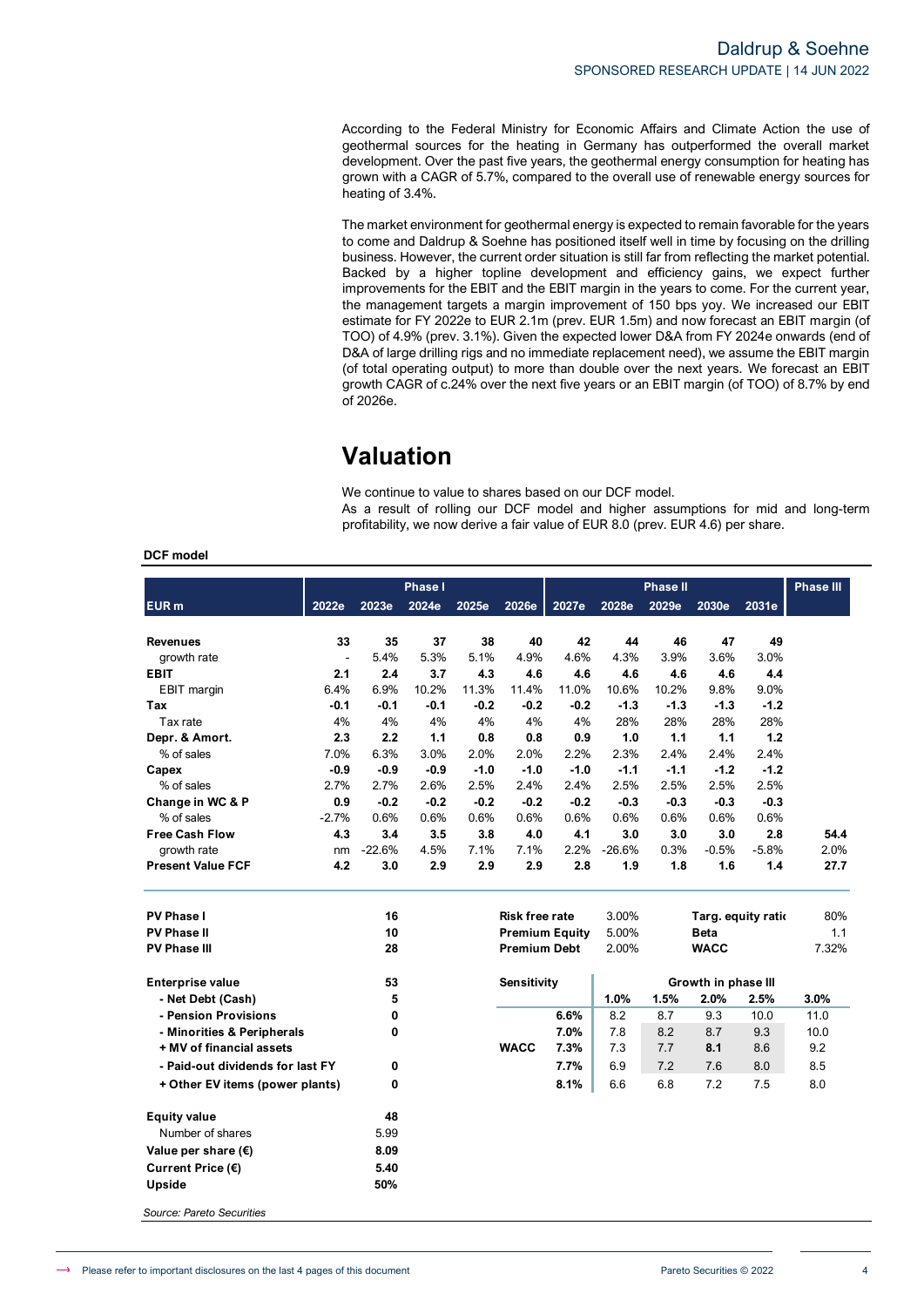Our new TP of EUR 8.0 implies a FY 2022e EV/EBITDA of 11.2x (5-year average: 9.0x). Taking into account the bright market prospects for geothermal energy, we consider a multiple expansion for the share as justified. Geothermal energy can contribute to the targeted reduction in gas from Russia, especially since it will not be possible to fully compensate for suppliers from Russia in the short term. Furthermore, we consider the expected margin improvement, as a result of higher topline and reduced D&A assumptions as a main trigger for the share price development.

With a significant upside potential of 50%, we now rate the shares a Buy (prev. Hold).



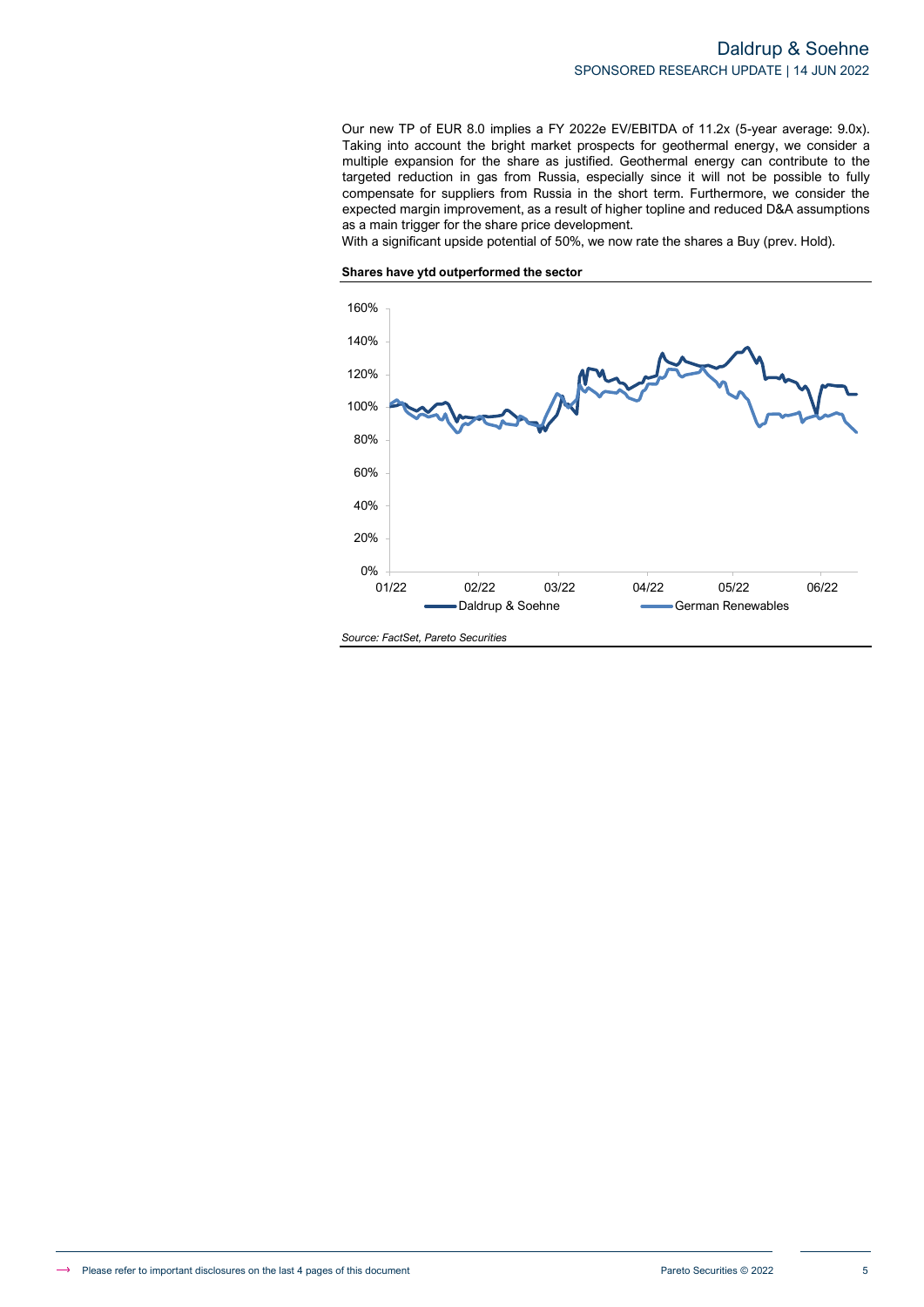## Daldrup & Soehne SPONSORED RESEARCH UPDATE | 14 JUN 2022

| PROFIT & LOSS (fiscal year) (EURm)   | 2017                     | 2018                     | 2019                     | 2020                     | 2021                     | 2022e        | 2023e                    | 2024e          |
|--------------------------------------|--------------------------|--------------------------|--------------------------|--------------------------|--------------------------|--------------|--------------------------|----------------|
| <b>Revenues</b>                      | 25                       | 39                       | 25                       | 26                       | 78                       | 33           | 35                       | 37             |
| <b>EBITDA</b>                        | 5                        | (12)                     | (7)                      | 4                        | 4                        | 4            | 5                        | 5              |
| Depreciation & amortisation          | (4)                      | (4)                      | (4)                      | (9)                      | (2)                      | (2)          | (2)                      | (1)            |
| <b>EBIT</b>                          | 1                        | (16)                     | (11)                     | (4)                      | $\mathbf{2}$             | $\mathbf{2}$ | $\mathbf{2}$             | 4              |
| Net interest                         | (1)                      | (2)                      | (2)                      | (1)                      | (1)                      | (1)          | (1)                      | (1)            |
| Other financial items                |                          | $\blacksquare$           |                          | $\overline{\phantom{a}}$ | $\overline{\phantom{a}}$ |              |                          |                |
| <b>Profit before taxes</b>           | 0                        | (18)                     | (12)                     | (5)                      | 1                        | 1            | $\mathbf{2}$             | 3              |
| Taxes                                | 0                        | (0)                      | 0                        | (0)                      | (0)                      | (0)          | (0)                      | (0)            |
| Minority interest                    | 0                        | (1)                      | (0)                      | 0                        | $\overline{\phantom{a}}$ |              |                          |                |
| Net profit                           | (0)                      | (17)                     | (12)                     | (5)                      | 1                        | 1            | 2                        | 3              |
| EPS reported                         | (0.02)                   | (2.91)                   | (2.04)                   | (0.87)                   | 0.13                     | 0.23         | 0.28                     | 0.49           |
| <b>EPS adjusted</b>                  | 0.04                     | (0.02)                   | (0.93)                   | (1.61)                   | 0.12                     | 0.23         | 0.28                     | 0.49           |
| <b>DPS</b>                           |                          |                          |                          |                          |                          |              |                          |                |
| <b>BALANCE SHEET (EURm)</b>          | 2017                     | 2018                     | 2019                     | 2020                     | 2021                     | 2022e        | 2023e                    | 2024e          |
| Tangible non current assets          | 36                       | 113                      | 10                       | 8                        | 7                        | 6            | 4                        | 4              |
| Other non-current assets             | 23                       | 3                        | 0                        | 0                        | 0                        | 0            | 0                        | 0              |
| Other current assets                 | 42                       | 24                       | 34                       | 27                       | 28                       | 26           | 27                       | 28             |
| Cash & equivalents                   | 1                        | $\overline{2}$           | 3                        | 3                        | 3                        | 6            | 9                        | 11             |
| <b>Total assets</b>                  | 102                      | 142                      | 46                       | 38                       | 39                       | 38           | 40                       | 43             |
| <b>Total equity</b>                  | 46                       | 55                       | 23                       | 18                       | 19                       | 20           | 22                       | 25             |
| Interest-bearing non-current debt    |                          |                          | 9                        | 8                        | 8                        | 8            | 8                        | 8              |
| Interest-bearing current debt        | $\overline{\phantom{a}}$ |                          |                          | $\overline{\phantom{a}}$ |                          |              |                          |                |
| Other Debt                           | 56                       | 87                       | 14                       | 13                       | 12                       | 10           | 10                       | 10             |
| <b>Total liabilites &amp; equity</b> | 102                      | 142                      | 46                       | 38                       | 39                       | 38           | 40                       | 43             |
| <b>CASH FLOW (EURm)</b>              | 2017                     | 2018                     | 2019                     | 2020                     | 2021                     | 2022e        | 2023e                    | 2024e          |
| Cash earnings                        | $\overline{7}$           | 50                       | 6                        | $\overline{2}$           | (5)                      | 5            | 3                        | 3              |
| Change in working capital            | 3                        | (15)                     | (2)                      | (0)                      | 5                        | (1)          | 0                        | $\mathbf 0$    |
| Cash flow from investments           | (15)                     | (31)                     | (0)                      | 1                        | 1                        | (1)          | (1)                      | (1)            |
| Cash flow from financing             | 6                        | (4)                      | (2)                      | (1)                      | 0                        |              |                          |                |
| Net cash flow                        | (5)                      | 12                       | 0                        | 0                        | 0                        | 3            | 2                        | $\overline{2}$ |
| <b>VALUATION (EURm)</b>              | 2017                     | 2018                     | 2019                     | 2020                     | 2021                     | 2022e        | 2023e                    | 2024e          |
| Share price (EUR end)                | 11.8                     | 8.0                      | 3.68                     | 3.23                     | 5.1                      | 5.5          | 5.5                      | 5.5            |
| Number of shares end period          | 5                        | 6                        | 6                        | 6                        | 6                        | 6            | 6                        | 6              |
| Net interest bearing debt            | 13                       | 9                        | 6                        | 5                        | 5                        | 1            | (1)                      | (3)            |
| <b>Enterprise value</b>              | 77                       | 76                       | 28                       | 24                       | 35                       | 34           | 32                       | 30             |
| EV/Sales                             | 3.1                      | 1.9                      | 1.1                      | $0.9\,$                  | $0.5\,$                  | $1.0\,$      | 0.9                      | $0.8\,$        |
| <b>EV/EBITDA</b>                     | 16.3                     |                          |                          | 5.8                      | 8.9                      | 7.8          | $7.0$                    | 6.1            |
| EV/EBIT                              | 67.8                     |                          |                          | $\overline{a}$           | 22.2                     | 16.3         | 13.4                     | 8.0            |
| P/E reported                         |                          |                          |                          | $\overline{a}$           | 38.9                     | 23.5         | 19.7                     | 11.1           |
| P/E adjusted                         | $\blacksquare$           |                          |                          | $\blacksquare$           | 42.6                     | 23.5         | 19.7                     | 11.1           |
| P/B                                  | 1.4                      | 1.3                      | 0.9                      | 1.1                      | 1.6                      | 1.6          | 1.5                      | 1.3            |
| <b>FINANCIAL ANALYSIS</b>            | 2017                     | 2018                     | 2019                     | 2020                     | 2021                     | 2022e        | 2023e                    | 2024e          |
| ROE adjusted (%)                     | 0.5                      | $\overline{\phantom{a}}$ | $\overline{\phantom{0}}$ | $\overline{a}$           | 3.8                      | 7.1          | 7.9                      | 12.5           |
| Dividend yield (%)                   | ÷,                       |                          |                          |                          |                          |              | $\overline{\phantom{a}}$ |                |
| EBITDA margin (%)                    | 19.2                     |                          |                          | 15.9                     | 5.1                      | 13.4         | 13.2                     | 13.2           |
| EBIT margin (%)                      | 4.6                      |                          |                          | $\overline{a}$           | $2.0\,$                  | 6.4          | 6.9                      | 10.2           |
| NIBD/EBITDA                          | 2.75                     | (0.69)                   | (0.85)                   | 1.13                     | 1.20                     | 0.32         | (0.20)                   | (0.71)         |
| EBITDA/Net interest                  | 4.55                     |                          |                          | 7.73                     | 5.11                     | 6.79         | 7.05                     |                |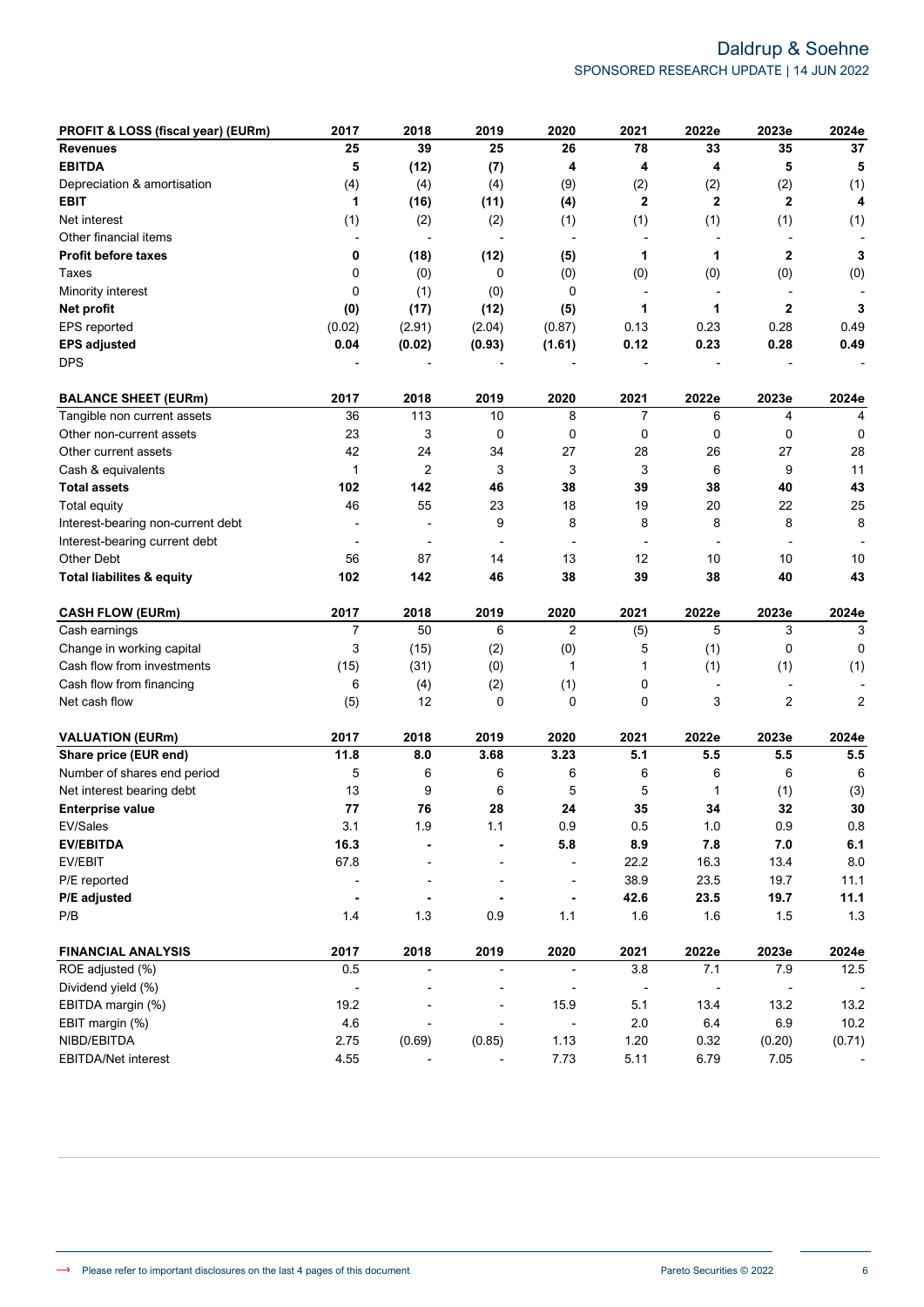# **Disclaimerandlegal disclosures Disclaimer and legal disclosures<br>Origin of the publication or report<br>This publication or report originates from Pareto Securities AS, reg. no. 956 632 374 (Norway),**

**DISCIAIMET AND IEgal dISCIOSUTES**<br>This publication or report<br>This publication or report originates from Pareto Securities AS, reg. no. 956 632 374 (Norway)<br>Pareto Securities AS, Frankfurt branch, reg. no. DE 320 965 513 / Pareto Securities AB, reg. no. 556206-8956 (Sweden) (together the Group Companies or the **Origin of the publication or report**<br>This publication or report originates from Pareto Securities AS, reg. no. 956 632 374 (Norway) or<br>Pareto Securities AS, Frankfurt branch, reg. no. DE 320 965 513 / HR B 109177 (Germany home countries. **Content of the publication or report**<br> **Content of the publication or report**<br> **Content of the publication or report**<br> **Content of the publication or report**<br> **This publication or report**<br> **This publication or report**<br> **C** 

Content of the publication or report<br>This publication or report has been prepared solely by Pareto Securities Research.<br>Opinions or suggestions from Pareto Securities Research may deviate from recommendations or **Content of the publication or report**<br>This publication or report has been prepared solely by Pareto Securities Research.<br>Opinions or suggestions from Pareto Securities Research may deviate from recommendations or<br>perinons factors. Please nay typically be the result of differing time horizons, methodologies, contexts or other<br>factors.<br>Sponsored research<br>Please note that if this report is labelled as "sponsored research" on the front page, Pareto<br>Secu

**Sponsored research**<br>Please note that if this report is labelled as "sponsored research" on the front page, Pareto Factors.<br>
Sponsored research<br>
Please note that if this report is labelled as "sponsored research" on the front page, Pareto<br>
Securities has entered into an agreement with the company about the preparation of research<br>
repe

### **Basis and methods for assessment**

contential is considered by Pareto Securities to quality as an acceptable minor non-monetary<br>benefit according to the EU MiFID II Directive.<br>**Basis and methods for assessment**<br>Opinions and price targets are based on one or research material from the named sources. The date of publication appears from the research material cited or reproduced. Opinions and estimates may be updated in subsequent versions of flow analysis, use of multiples, behavioral technical analyses of underlying market movements in combination with considerations of the market situation and the time horizon. Key assumptions of forecasts, orice targets and the complimation with considerations of the market situation and the time horizon. Key assumptions of forecasts, price targets and projections in research cited or reproduced appear in the research material from the named

Pareto Securities Research may provide credit research with more specific price targets based on different valuation methods, including the analysis of key credit ratios and other factors on different valuation or report, provided that the relevant company/issuer is treated anew in such later<br>versions of the publication or report.<br>Pareto Securities Research may provide credit research with more specific pri Persions of the publication or report.<br>Pareto Securities Research may provide credit research with more specific price targets based<br>on different valuation methods, including the analysis of key credit ratios and other fac loan agreement features are obtained from sources which Pareto Securities Research believes<br>to be reliable, but Pareto Securities Research does not represent or warrant their accuracy. Be<br>aware that investors should go thr publication or report.

Pareto Securities Research has no fixed schedule for updating publications or reports.

any but also an interested an investment decision based body on information contained in this<br>publication or report.<br>Diness otherwise stated on the first page, the publication or report has not been reviewed by the<br>issuer Unless otherwise stated on the first page, the publication or report has not been reviewed by the<br>
pusies the fore dissemination. In instances where all or part of a report is presented to the issuer<br> **propertion**<br>
All opi

faith and may only be valid as of the state and what call experience to the issuer<br> **Validity of the publication or report**<br>
All opinions and estimates in this publication or report are, regardless of source, given in good change without notice. **N or investment or the publication or report are, regardless of source, given in good<br>faith and may only be valid as of the stated date of this publication or report and are subject to<br>change without notice.<br>The publicati** 

Change without intesting to the state of the state of the presence of the presence in the state of the publication or report is intended only to provide general and preliminary information to investors and shall not be con The publication of reports and shall not be construed as the basis for any investment and publing internal in<br>the publication of report has been prepared by Pareto Securities. Research as general information for private us investment. experience, investment objective and horizon or risk profile and preferences. The investor must particularly ensure the suitability of an investment as regards his/her financial and fiscal situation and investment objectiv

financial advisor Before acting on any information in this publication or report, we recommend consulting your<br>financial advisor.<br>The information contained in this publication or report does not constitute advice on the tax

Before acting on any information in this publication or report, we recommend consulting your<br>financial advisor.<br>Consequences of making any particular investment decision. Each investor shall make his/her<br>consequences of ma

### **Sources**

**Sources**<br>This publication or report may be based on or contain information, such as opinions,<br>recommendations, estimates, price targets and valuations which emanate from Pareto Securities<br>Research' analysts or representat **Sources**<br>This publication or report may be based on or contain<br>recommendations, estimates, price targets and valuations which<br>Research' analysts or representatives, publicly available informa<br>or companies in the Group Com The extent this publication or report is based on or contains which emanate from Pareto Securities<br>
Research' analysts or representatives, publicly available information, information from other units<br>
or companies in the G

Securities Res earch the Group Companies, or other named sources.<br>To the extent this publication or report is based on or contains information emanating from other<br>Sources ("Other Sources") than Pareto Securities Research person, guarantee the accuracy, adequacy or completeness of the External Information.

## **Ratings** Equity ratings:

"Buy" Pareto Securities Research expects this financial instrument's total return to exceed 10% over the next 12 months "Hold" Pareto Securities Research expects this financial instrument's total Pareto Securities Research expects this financial instrume<br>return to exceed 10% over the next 12 months<br>Pareto Securities Research expects this financial instrume<br>return to be between -10% and 10% over the next 12 months "Sell" Pareto Securities Research expects this financial instrument's total Pareto Securities Research expects this financial instrument's<br>return to be between -10% and 10% over the next 12 months<br>Pareto Securities Research expects this financial instrument's<br>return to be negative by more than 10%

### **Analysts Certification**

Analysts Schmodhon<br>The research analyst(s) whose name(s) appear on research reports prepared by Pareto Securities Research certify that: (i) all of the views expressed in the research report accurately reflect their personal views about the subject security or issuer, and (ii) no part of the research analysts' compensation reflect their personal views about the subject security or issuer, and (ii) no part of the research Analysts Certification<br>The research analyst(s) whose name(s) appear on research reports prepared by Pareto<br>Securities Research certify that (i) all of the views expressed in the research report accurately<br>reflect their per

contract neuron analysts' compensation was also, is, or will be directly or indirectly related to the specific<br>recommendations or views expressed by the research analysts in research reports that are<br>prepared by Pareto Sec activities. **Limitation**<br> **Research received** contractivities.<br> **Limitation of liability**<br> **Pareto Securities Green** total revenues, a portion of which are generated by Pareto Securities' investment banking<br>activities.<br> **Limitation of liability**<br>
Pareto Securities Group or other associated and affiliated companies assume no liability as<br>

Pareto Securities Group or other associated and affiliated companies assume no liability as Derivation of liability<br>
Limitation of liability<br>
Pareto Securities Group or other associated and affiliated companies assume no liability as<br>
regards to any investment, divestment or retention decision taken by the invest Neither the information of report. In no event will entities of the Pareto Securities Group or other<br>associated and affiliated companies be liable for direct, indirect or incidental, special or<br>consequential damages result

consequential damages resulting from the information in this publication or report.<br>Neither the information nor any opinion which may be expressed herein constitutes a solicitation<br>by Pareto Securities Research of purchase

### **Risk information**

However, no representation or warranty, express or implied, is made with respect to the completeness or accuracy of its contents, and it is not to be relied upon as authoritative.<br> **Risk information**<br>
The risk of investing completeness or accuracy of its contents, and it is not to be relied upon as authoritative.<br> **Risk information**<br> **Risk information**<br> **Risk information**<br> **Risk information**<br> **Risk information**<br> **Risk information**<br> **Risk inf** interest rates, the economic and political environment, foreign exchange rates, shifts in market<br>'sentiments etc. Where an investor's currency to reference, changes in rates of exchange may have an adverse effect on<br>invest the value of or income or income or income or the relevant company, growth prospects, change in interest rates, the economic and political environment, foreign exchange rates, shifts in market sentiments etc. Where an inve marious, is common our pulsions are investment of security is denominated in a different currency to the investor's currency of reference, changes in rates of exchange may have an adverse effect on the value, price or inco investments. **Conflicts c** for the performal public to future performal public method.<br> **Conflicts of interest**<br> **Conflicts of interest** 

grave of the realized. When investing in individual shares, the investor may lose all or part of the<br>investments.<br>Conflicts of interest<br>Companies in the Pareto Securities Group, affiliates or staff of companies in the Pare Companies in the Pareto Securities Group, affiliates or staff of companies in the Pareto Securities Group, may perform services for, solicit business from, make a market in, hold long or short positions in, or otherwise be

short positions in, or otherwise be interested in the investments (including derivatives) of any<br>short positions in, or otherwise be interested in the investments (including derivatives) of any<br>company mentioned is depende or other relationship with a company which is the subject of or referred to in the relevant Research, including acting as that company's official or sponsoring broker and providing investment banking or other financial ser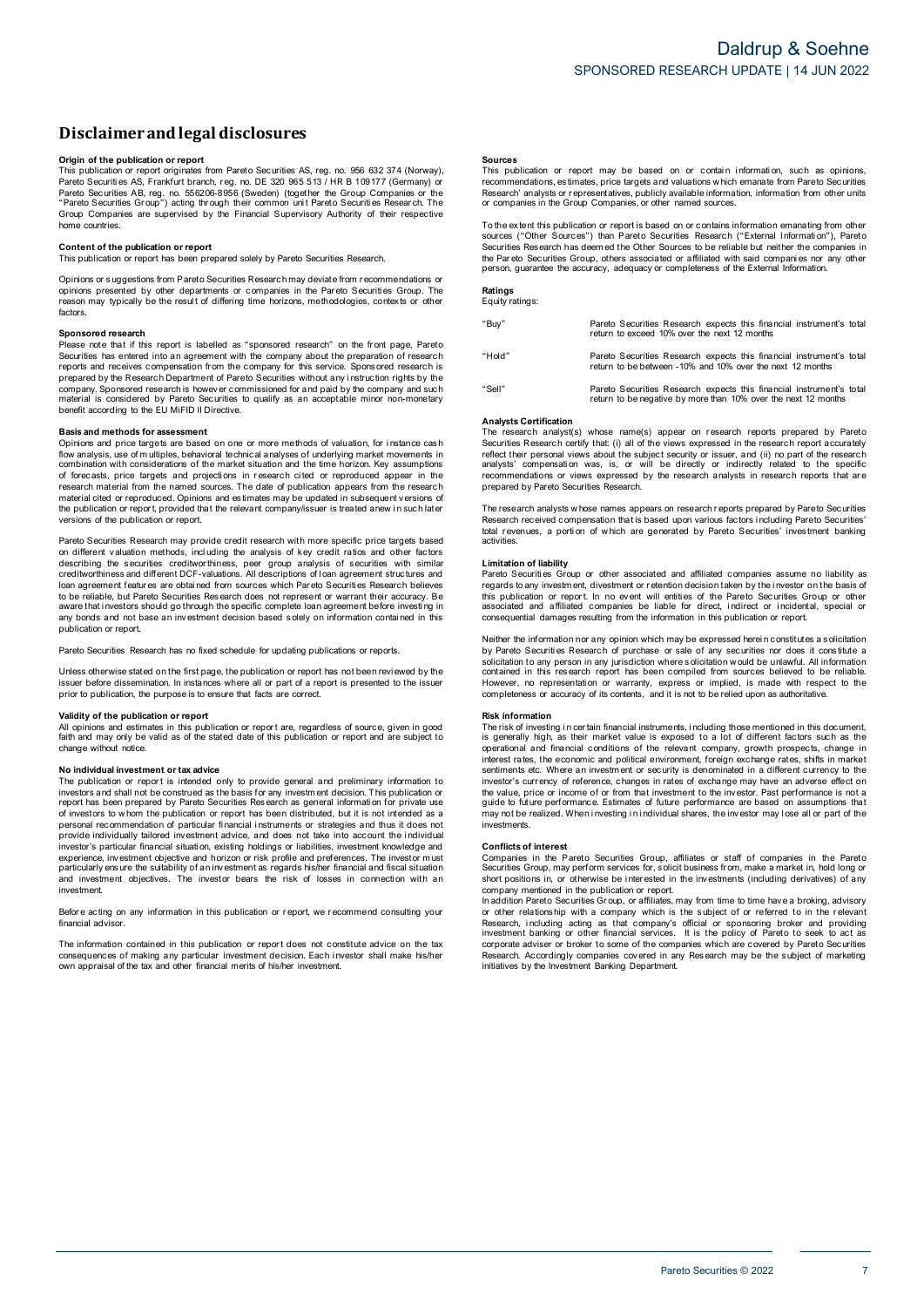independence between various departments, business areas and sub-business areas within the<br>Pareto Securities Group in order to, as far as possible, avoid conflicts of interest from arising Following the Pareto Securities Conflict of Interest Policy.<br>The guidelines in the policy include rules and measures aimed at achieving a sufficient degree of<br>independence between various departments, business areas and su between such departments, business areas and sub-business areas as well as their customers. The guidelines in the policy include rules and measures aimed at achieving a sufficient degree of<br>independence between various departments, business areas and sub-business areas within the<br>Pareto Securities Group in order Done purpose of such measures is to restrict the flow of information between certain business<br>areas and sub-business areas within the Pareto Securities Group, where conflicts of inter est may<br>arise and to safegurard the im departments and certain other departments included in the Pareto Securities Group are<br>surrounded by arrangements, so-called Chinese Walls, to restrict the flows of sensitive<br>information from such departments. The internal Securities Group rules Group rules Concerning in the Concerning contacts without limitation, rules aimed at securing the impartialness of, e.g., analysts working in the Pareto Securities Research departments, restrictions Securities Group rules concerning contacts with covered companies and rules concerning personal account trading carried out by analysts.

**Distribution restriction**<br>The securities referred to in this publication or report may not be eligible for sale in some jurisdictions and persons into whose possession this document comes s hould inform themselves Distribution restriction<br>The securities referred to in this publication or report may not be eligible for sale in some<br>ilurisdictions and persons into whose possession this document comes should inform themselves<br>about and This research is only intended for and must be distributed to private customers in the US, or retail clients in the United Kingdom, as defined by the Financial Conduct Authority (FCA).<br>This research is only intended for an

Note that the britancial Conduct Authority (FCA).<br>This research is only intended for and may only be distributed to institutional investors in the<br>United States and U.S entities seking more information about any of the iss Pareto Securities Inc. is a broker-dealer registered with the U.S. Securities and U.S entities seking more information about any of the issuers or securities discussed in this report should contact Pareto Securities Inc. a

of also used in this report should contact Pareto Securities Inc. at 150 East 52nd Street, New York, NY 10022, Tel. 212 829 4200.<br>NY 10022, Tel. 212 829 4200.<br>Commission and is a member of FINRA &SIPC. U.S. To the extent r Pareto Securities Inc. a la abroker-dealer registered with the U.S. Securities and Exchange<br>Commission and is a member of FINRA &SIPC. U.S. To the extent required by applicable U.S<br>Idwas and regulations, Pareto Securities Securities Research are not FDIC insured, may lose value and are not guaranteed by Pareto<br>Securities Research are not FDIC insured, may lose value and are not guaranteed by Pareto<br>Securities Inc. or Pareto Securities Resea prominent whatsoever. The securities of non-U.S. issuers may not be registered with or subject to SEC reporting and other requirements. The information available about non-U.S. companies may be limited, and non-U.S. compan uniform auditing and reporting standards as U.S. companies. Market rules, conventions and practices may differ from U.S. markets, adding to transaction costs or causing delays in the purchase or sale of securities. Securit well as the potential for governmental restrictions on currency movements, can significantly erode principal and investment returns. pareto Securities of comparable U.S. comparises. Fluctuations in the values of rational currencies, as<br>well as the potential for governmental restrictions on currency movements, can significantly<br>erode principal and invest

disclosed herein.

### **Distribution in Singapore**

Distribution in Singapore<br>Pareto Securities Pte Ltd holds a Capital Markets Services License is an exempt financial advisor<br>under Financial Advisers Act, Chapter 110 ("FAA") of Singapore and a subsidiary of Pareto under Financial Advisers Act, Chapter 110 ("FAA") of Singapore and a subsidiary of Pareto Securities AS. Pareto Securities Pte Ltd holds a Capital Markets Services License is an exempt financial advisor<br>under Financial Advisers Act, Chapter 110 ("FAA") of Singapore and a subsidiary of Pareto<br>Securities AS.<br>This report is dire

ration contains and a subsidiary of Practicus and a subsidiary of Practicus under Financial Advisers Act, Chapter 110 ("FAA") of Singapore and a subsidiary of Pareto<br>Securities AS.<br>This report is directed solely to persons and "institutional investors", as defined in section 4A(1) Securities and Futures Act, Chapter 289<br>("SFA") of Singapore. This report is intended for general circulation amongst such investors and<br>("SFA") of Singapore. Thi report.

such product. Please contact Pareto Securities Pte Ltd, 16 Collyer Quay, # 27-02 Income at<br>such product. Please contact Pareto Securities Pte Ltd, 16 Collyer Quay, # 27-02 Income at<br>Raffles, Singapore 049318, at +65 6408 9 under no circumstances is it to be construed as an offer to sell or a solicitation of or an offer to buy any securities that may be described herein. This research report is not, and under no circumstances is it to be cons under no circumstances is it to be construed as an offer to sell or a solicitation of or an offer to<br>buy any securities that may be described herein. This research report is not, and under no<br>circumstances is it to be cons offence. Any securities described or discussed within this research report may only be distributed in Canada in accordance with applicable provincial and territorial securities laws. Any offer or sale in Canada of the secu offence. Any securities described or discussed within this research report may only be distributed in Canada in accordance with applicable provincial and territorial securities laws. Any offer or sale in Canada of the secu province or territory of Canada in which such offer or sale is made. Under no circumstances is<br>the information contained herein to be construed as being tailored to the needs of the recipient.<br>Carritory of Canada nor shoul province or territory of Canada in which such offer or sale is made. Under no circumstances is<br>province or territory of Canada in which such offer or sale is made. Under no circumstances is<br>territory of Canada nor should i herein.

**Distribution in United Kingdom** professional clients and should be made available only to such persons and is exempt from the metriction on financial promotion in s21 of the Financial Services and Markets Act 2000 in reliance on provision in the FPO. This publication on financial promotion in s21 of the Financial Services and Markets Act 2000 in<br>This publication or report may not be mechanically duplicated, photocopied or otherwise<br>This publication or report may not be

Copyright<br>This publication or report may not be mechanically duplicated, photocopied or otherwise reliance on provision in the FPO.<br> **Copyright**<br>
This publication or report may not be mechanically duplicated, photocopied or otherwise<br>
reproduced, in full or in part, under applicable copyright laws. Any infringement of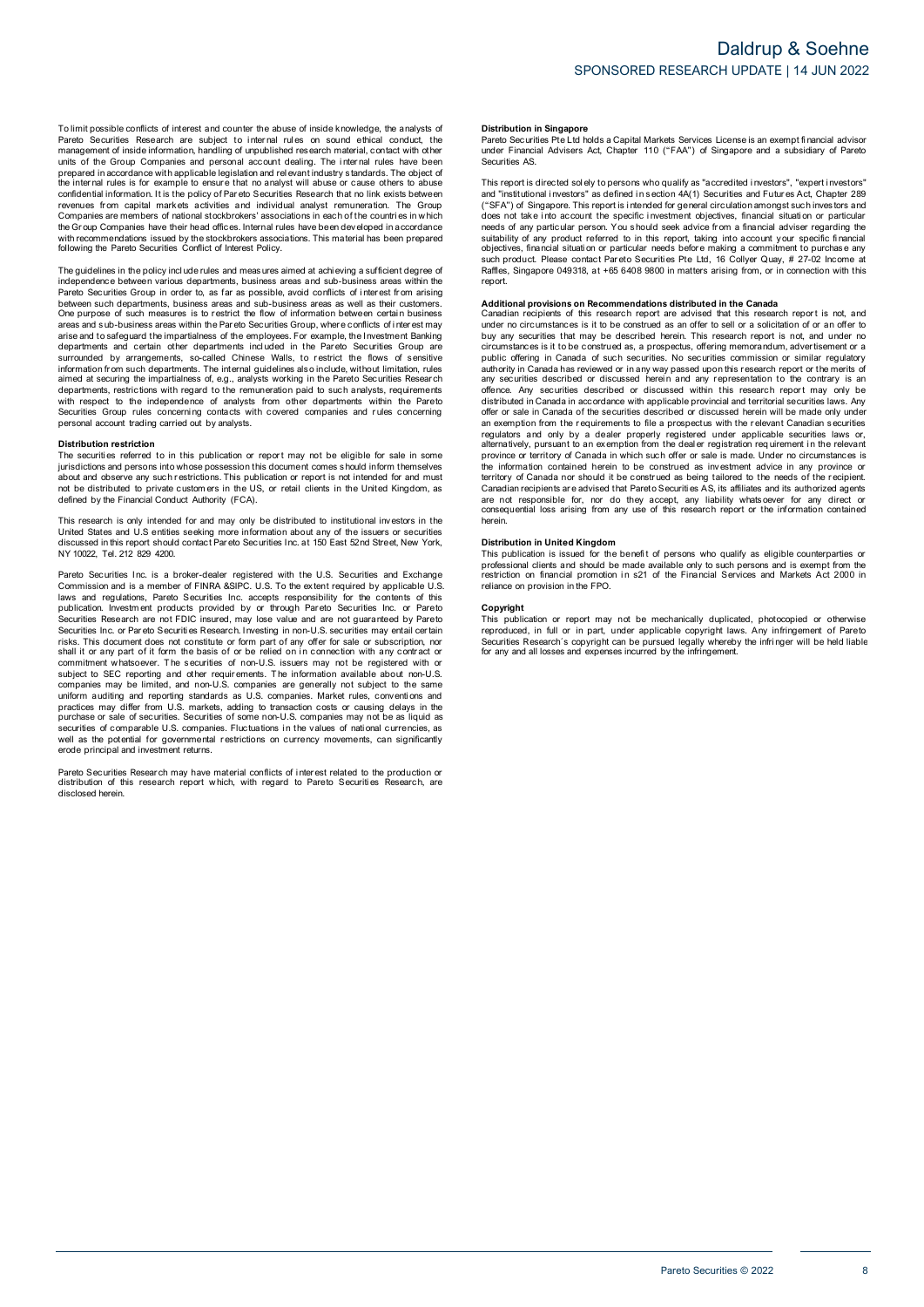## Daldrup & Soehne SPONSORED RESEARCH UPDATE | 14 JUN 2022

## **Appendix A**

Disclosure requirements in accordance with Commission Delegated Regulation (EU) 2016/958<br>and the FINRA Rule 2241

The below list shows companies where Pareto Securities AS - together with affiliated companies The better that and do persons - comparises write Prat ato Securities AS - together with annihilated comparies<br>share capital in any company where a recommendation has been produced or distributed by<br>Pareto Securities AS.

| Companies                     | No. of shares | Holdings in % |
|-------------------------------|---------------|---------------|
| <b>Bonheur</b>                | 240.958       | 0.57%         |
| Par eto Bank                  | 15.310.160    | 21.92%        |
| Selvaag Bolig                 | 4.314.865     | 4.60%         |
| Sparebank 1 Nor d-Nor ge      | 4.420.827     | 4.40%         |
| Spar ebank 1 SMN              | 2.144.655     | 1.65%         |
| Sparebank 1 SR-Bank           | 2.063.265     | 0.81%         |
| SpareBank 1 Østf old Akershus | 1.232.229     | 9.95%         |
| SpareBank 1 Østlandet         | 3.833.163     | 3.61%         |
| Sparebanken Møre              | 817.307       | 1.65%         |
| Spar ebanken Sør              | 433.744       | 2.77%         |
| Sparebanken Vest              | 6.862.344     | 6.39%         |
| <b>NEXT Biometrics</b>        | 710.901       | 0.78%         |
| SpareBank 1 Sørøst-Norge      | 1.771.308     | 2.81%         |

Pareto Securities AS may hold financial instruments in companies where a recommendation has been produced or distributed by Pareto Securities AS in connection with rendering investment<br>services, including Market Making.

Please find below an overview of material interests in shares held by employees in Pareto<br>Securities AS, in companies where a recommendation has been produced or distributed by<br>Pareto Securities AS. "By material interest"

| Company                  | Analyst holdings* | Total holdings |
|--------------------------|-------------------|----------------|
|                          |                   |                |
| AF Gr uppen              | $\mathbf 0$       | 1.825          |
| Aker ASA                 | 500               | 2.694          |
| Aker BP                  | $\Omega$          | 30,574         |
| Aker Carbon Capture      | $\Omega$          | 4,926          |
| Aker Clean Hydrogen      | $\mathbf 0$       | 140.540        |
| Aker Horizons            | $\mathbf 0$       | 125,848        |
| Aker Of f shore Wind     | $\Omega$          | 165,118        |
| Aprila Bank ASA          | $\mathbf 0$       | 22,675         |
| B2Holding AS             | $\Omega$          | 10,940         |
| Bonheur                  | $\mathbf 0$       | 32,088         |
| Bor regaar d ASA         | $\Omega$          | 650            |
| Bouvet                   | $\mathbf 0$       | 940            |
| <b>BRAbank</b>           | $\mathbf 0$       | 31,499         |
| BW Energy                | $\Omega$          | 112,160        |
| BW Of f shore            | $\Omega$          | 17,976         |
| Cloudber ry Clean Energy | $\Omega$          | 101,750        |
| Desert Control           | $\mathbf 0$       | 31,500         |
| <b>DNB</b>               | $\mathbf 0$       | 50,245         |
| <b>DNO</b>               | $\Omega$          | 70,258         |
| Fikem                    | $\Omega$          | 72.067         |
| Elmer a Gr oup A SA      | $\mathbf 0$       | 30.503         |
| ELOP                     | $\Omega$          | 140,000        |
| Equinor                  | $\mathbf 0$       | 2,623          |
| Europris                 | $\mathbf 0$       | 16,608         |
| Flex LNG                 | $\mathbf 0$       | 717            |
| Frontline                | $\mathbf 0$       | 12,190         |
| Gaming Innovation Group  | $\mathbf 0$       | 25.912         |
| Gjensidige For sikring   | $\mathbf 0$       | 7.846          |
| Grieg Seaf ood           | $\mathbf 0$       | 8,889          |
| Haf nia Ltd.             | $\mathbf 0$       | 90,530         |

| Company                        | Analyst holdings* | <b>Total holdings</b> |
|--------------------------------|-------------------|-----------------------|
| Huddly                         | $\mathbf 0$       | 995.173               |
| Hydr ogenPr o                  | Ó                 | 38.966                |
| Kalera                         | Ó                 | 31,752                |
| Kitr on                        | 0                 | 19,336                |
| Komplett Bank                  | 0                 | 209,400               |
| Kongsber g Gr uppen            | 0                 | 281                   |
| <b>KWS</b>                     | 75                | 75                    |
| Ler øy Seaf ood Gr oup         | $\mathbf 0$       | 39.363                |
| Meltwater                      | $\mathbf 0$       | 30.700                |
| Mercell                        | $\mathbf 0$       | 24,863                |
| Mowi                           | Ó                 | 399                   |
| MPC Container Ships            | Ó                 | 21,695                |
| <b>NEXT Biometrics</b>         | 0                 | 710,901               |
| Nor dic Semi conductor         | 0                 | 8,756                 |
| Nor eco                        | 0                 | 590                   |
| Nor se Atlantic                | $\alpha$          | 40.000                |
| Norsk Hydro                    | Ó                 | 84,189                |
| Nor ske Skog                   | Ó                 | 107,499               |
| Northern Drilling Ltd.         | Ó                 | 115.919               |
| Odf jell Drilling              | 0                 | 28,581                |
| Okeanis Eco Tankers            | Ó                 | 3,920                 |
| Orkla                          | Ó                 | 23,648                |
| Panor o Ener gy                | 0                 | 29,463                |
| Par eto Bank                   | 0                 | 1.339.814             |
| Pexip Holding                  | Ó                 | 156.883               |
| PGS                            | Ó                 | 11,676                |
| Protector Forsikring           | 0                 | 15,300                |
| Pryme                          | 0                 | 5,000                 |
| Pyr um Innovations             | Ó                 | 100                   |
| <b>REC Silicon</b>             | Ó                 | 34.281                |
| Sal M ar                       | Ó                 | 2.604                 |
| Sandnes Spar ebank             | Ó                 | 4,013                 |
| Scatec                         | Ó                 | 31,074                |
| Seadrill Ltd                   | Ó                 | 596                   |
| Selvaag Bolig                  | 0                 | 3,093                 |
| Spar ebank 1 Nor d-Nor ge      | 0                 | 3,350                 |
| Spar ebank 1 SMN               | 0                 | 15,884                |
| Spar ebank 1 SR-Bank           | Ó                 | 17.404                |
| SpareBank 1 Østf old Aker shus | $\alpha$          | 1.252                 |
| Spar eBank 1 Østl andet        | Ó                 | 9,621                 |
| Spar ebanken Sør               | 0                 | 16,435                |
| Spar ebanken Vest              | Ó                 | 17,463                |
| Spar ebanken Øst               | Ó                 | 1,500                 |
| Stolt-Nielsen                  | 0                 | 1,817                 |
| Stor ebr and                   | $\mathbf 0$       | 39.798                |
| Subsea 7                       | 0                 | 23,187                |
| Telenor                        | 0                 | 13,602                |
| <b>TGS</b>                     | Ó                 | 600                   |
| Vow                            | 0                 | 9,331                 |
| Vow Green Metals               | 0                 | 19,681                |
| Vår Ener gi                    | Ó                 | 84.672                |
| Wallenius Wilhemsen            | Ó                 | 5.150                 |
| XXL                            | Ó                 | 20.523                |
| Yara                           | Ó                 | 18,537                |
| Zaptec                         | $\mathbf 0$       | 15,610                |
|                                |                   |                       |

Thisoverview isupdated monthly (last updated 16.05.2022).

\*Analyst holdingsrefersto positionsheld by the Pareto Securities AS analyst covering the company.